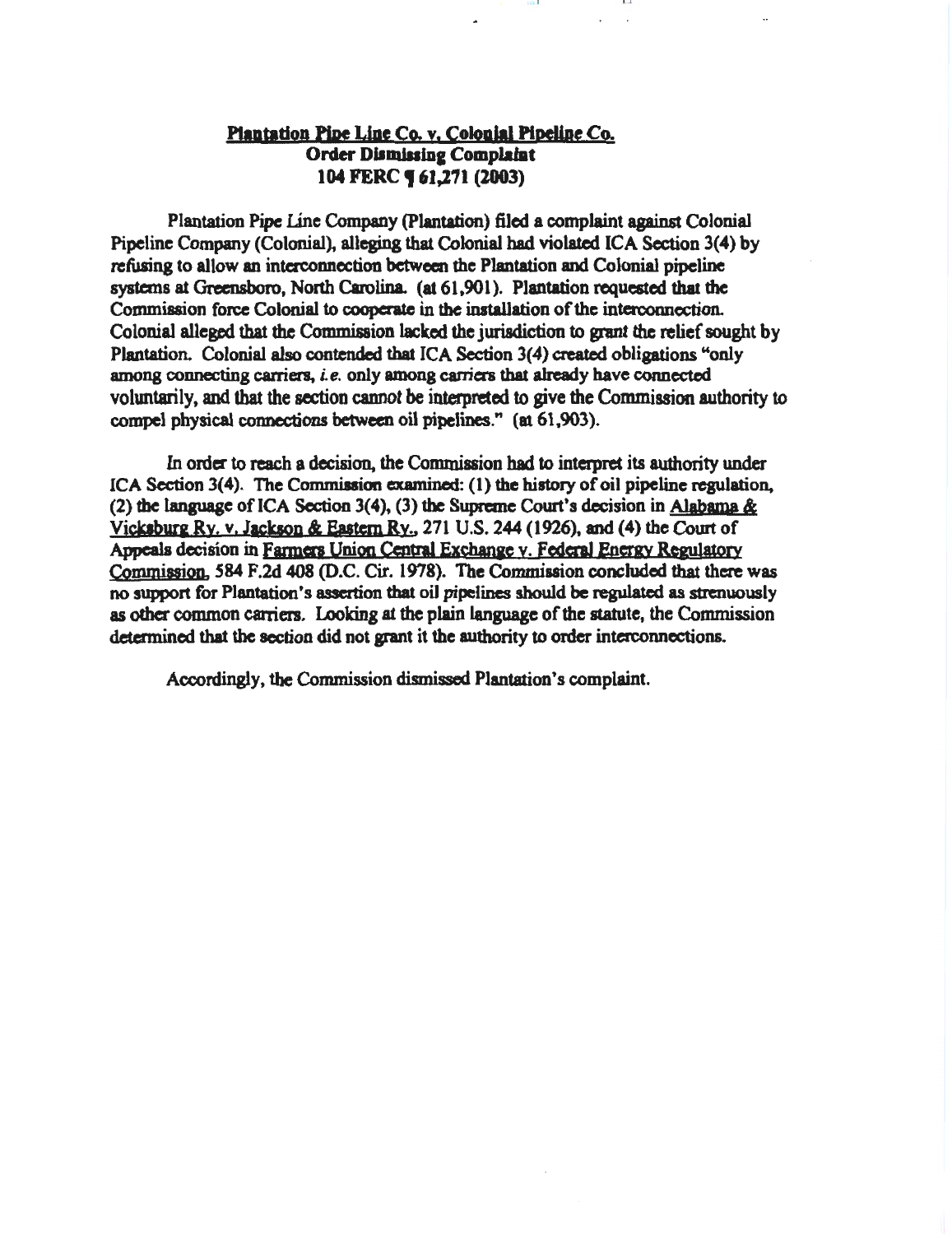CCH Internet Research NetWork Page I of9

COMM-OPINION-ORDER, 104 FERC **161,271, Plantation Pipe Line Company v. Colonial Pipeline Company,** Docket No. OR03-4-000, (September 11, 2003) ·

C 2005, CCH INCORPORATED. All Rights Reserved. A WoltersKiuwer Company

Plantation Pipe Line Company v. Colonial Pipeline Company, Docket No. OR03-4-000

(61,901]

## (!61,271]

Plantation Pipe Line Company v. Colonial Pipeline Company, Docket No. OR03-4-000

## **Order Dismissing Complaint**

(lasued September 11, 2003)

#### Before Commissioners: Pat Wood, Ill, Chalrman; William L. Massey, and Nora Mead Brownell.

1. On May 15, 2003, Plantation Pipe Line Company (Plantation) filed a complaint against Colonial Pipeline Company (Colonial) pursuant to Sections  $3(4)$ ,  $13(1)$ ,  $15(1)$ , and  $15(3)$  of the Interstate Commerce Act (ICA),  $^{\dagger}$ Rule 206 of the Commission's Rules of Practice and Procedure,  $\frac{2}{3}$  and Section 343.2(c)(3) of the Commission's Procedural Rules Applicable to Oil Pipeline Proceedings.<sup>3</sup> Plantation asserts that Colonial has violated ICA Section 3(4) by refusing to allow an interconnection between the Plantation and Colonial pipeline systems at Greensboro, North Carolina.<sup>4</sup> In the complaint, Plantation asks the Commission to direct Colonial to cooperate in the installation of the interconnection, and upon completion of the interconnection, to afford through routes on Colonial's system fer volumes originating from Plantation at the interconnection.

2. As discussed below, the Commission will dismiss the complaint because it lacks jurisdiction to compel Colonial to interconnect with Plantation's pipeline system. This order is in the public interest because it appropriately describes the scope of the Commission's jurisdiction over oil pipelines, consistent with the level of regulation of the oil pipeline industry established by Congress. $5$ 

#### Background

3. Both Plantation and Colonial are major interstate oil pipeline common carriers. Plantation states that it transports petroleum products *aver* its 3,1QO..mie system, which originates at Baton Rouge, louisiana. and includes a mainline extending from Collins, Mississippi, to Greensboro, North Carolina. Plantation explains that it receives petroleum products from refineries in Louisiana and Mississippi, from Gulf Coast marine terminals, and from Interconnections with Colonial at Collins, Mississippi, and Helena, Alabama, and transpons the products to 130 terminals in a number of southern and southeastern states.

4. Plantation further states that Colonial is the nation's largest transporter of refined petroleum products, With a system encompassing approximately 2,886 miles of mainlines, 2,196 miles of stub-lines, and 192 miles of delivery lines. Plantation observes that Colonial serves refineries at origin points in the Western Gulf Coast area through two parallel mainlines originating at Houston, Texas, and ending at a tank farm at Greensboro. However, continues Plantation, Colonial has two additional mainlines extending northward from Greensboro, with one terminating near Baltimore, Maryland, and the other terminating in the New York Harbor area. Plantation also explains that Colonial delivers large quantities of petroleum products to Department of Defense facilities, marine and truck terminals, airports, other pipelines, power generating plants, and distribution facilities.

5. Plantation states that its system parallels the Colonial system from Collins to Greensboro and that the mainlines of the two companies typically are only a few miles apart. Because of this, continues Plantation, many terminals on the Plantation system also can receive deliveries from Colonial. Plantation contends that Colonial's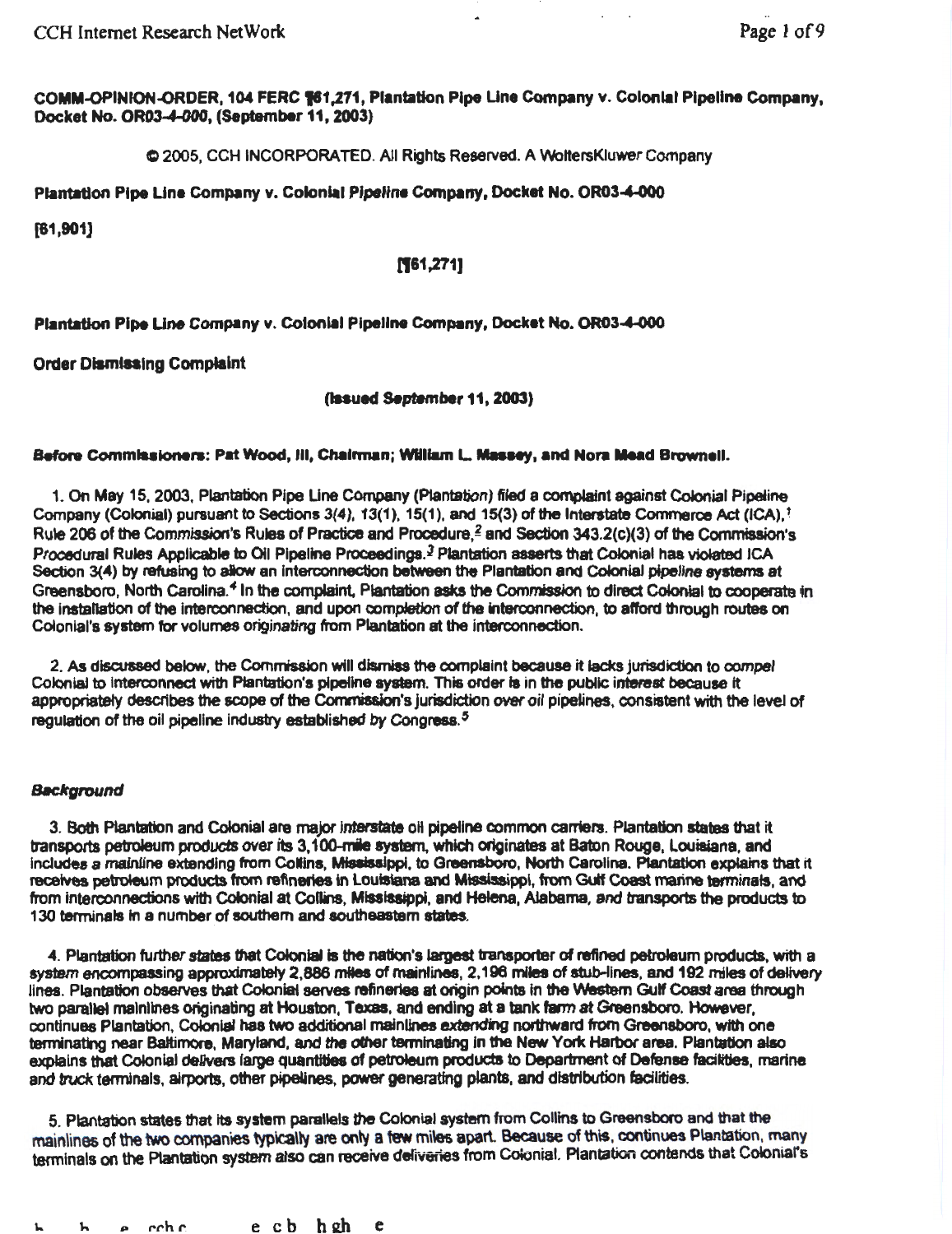lines from Collins to Greensboro occasionally become capacity-constrained during seasonal peak periods, requiring Colonial to prorate shipments on its system. In contrast. Plantation emphasizes that its own system between these points typically has excess capacity throughout the year.

6. Plantation states that it proposed an interconnection between the Colonial and Plantation systems at Greensboro where both systems go into break-out tankage. According to Plantation, the companies' break-out tankage is approximately one mile apart, but currently there is no connection between these facilities.<sup>6</sup> However, Plantation asserts that a connection between the

### [61,902]

systems would allow Colonial's shippers to utilize excess Plantation capacity when Colonial's system between Collins and Greensboro is constrained. Plantation further states that. in their negotiations relating to the proposed interconnection, Colonial favored a lease arrangement to allow its shippers to gain access to Plantation's excess capacity. However, continues Plantation, Colonial insisted that any use of the proposed interconnection and Plantation's capacity must be limited to deliveries at destinations where Colonial is authortzed to charge marketbased rates. Plantation notes that Colonial sought a declaratory order from the Commission granting certain regulatory assurances, although Colonial later withdrew the petition.

7. Plantation claims that it offered: (1) to pay all reasonable costs of designing and constructing the interconnection facilities; (2) to construct the interconnection to accommodate the configuration and operations of Colonial's system; and (3) to ensure that the interconnection would permit shippers to meet the requirements of Colonial's rules and regulations tariff. However, Plantation alleges that Colonial frustrated its efforts to obtain the connection; therefore, Plantation filed the instant complaint.

#### Notice, interventions, and Answers

8. Public notice of Plantation's complaint was issued on May 16, 2003, with interventions, protests, and Colonlars answer due June 4, 2003. Pursuant to Rule 214 of the Commission's Rules of Practice and Procedure, timely, unopposed motions to intervene in this proceeding would be granted;<sup>7</sup> however, as discussed below, Colonial opposes the motions to intervene filed in this proceeding.

9. All three companies seeking intervention state that they are shippers on the Colonial and Plantation pipeline systems. ExxonMobil Oil Corporation (ExxonMobil) supports the proposed interconnection, indicating that it would utilize that facility to ship additional volumes on Plantation's system that cannot be accommodated on Colonlars system during peak periods. Murphy Oil USA, Inc. (Murphy) and Placid Refining Company LLC (Placid) filed motions to intervene out of time. Both Murphy and Placid support the proposed interconnection, which they maintain would increase their transportation options.

10. In an answer to the motions to Intervene, Colonial alleges that movants have neither the type nor magnitude of interest in this matter that would warrant their intervention. Colonial asserts that an affiliate of ExxonMobil is a major (49 percent) shareholder of Plantation, so that ExxonMobirs entire corporate family would benefit directly from the increased long-haul revenues that Plantation could divert from Colonial as a result of the interconnection. Further, Colonial opposes the motions of Murphy and Placid to intervene out of time, arguing that they have not shown good cause for their failure to file timely motions to intervene and disputing their claims that existing access to Colonial's system at Collins is inadequate to meet their needs. Colonial emphasizes that all of the shippers seeking intervention have the ability to access all of the destinations served by Colonial and that they have not ciaimed otherwise.

11. The Commission wil grant the motions to intervene in this proceeding. Part 343 of itle Commission's Rules of Practice and Procedure contains the procedural rules applicable to oil pipeline proceedings, including complaints.  $8$  However, Section 343.2(a) establishes that interventions are governed by Rule 214,  $9$  which provides that a person seeking intervention must show, for example, an interest as a customer that may be directly affected by the outcome of the proceeding. The Commission finds that all three movants have made a sufficient showing that, as customers of Colonial and Plantation, they have an interest in the outcome of this proceeding. While Colcnial also asserts that Placid and Murphy have not shown good cause for falling to seek intervention in a timely manner. the Comrrission grants their motions to intervene out of time. The Commission finds that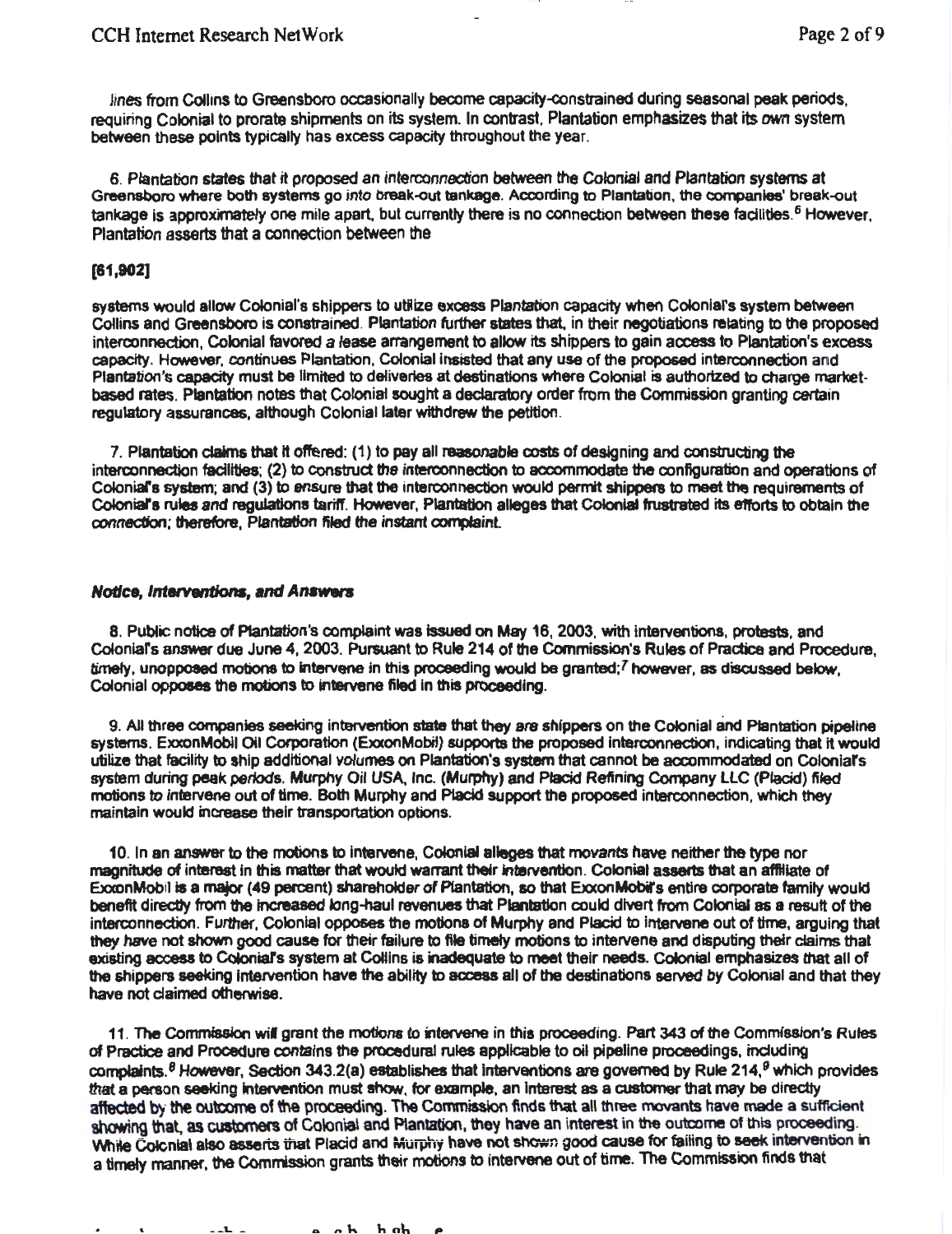granting these motions at this early stage of the proceeding will not delay or disrupt the proceeding, nor will it result in any prejudice to or additional burden on Colonial.

12. CoJonial filed its answer to the complaint on June 4, 2003. Colonial also filed a Motion for Sunvnary Disposition of, and to Dismiss, Complaint, which is discussed in greater detail below. Colonial asserts that the Commission lacks jurisdiction to require the interconnection. However, even if the Commission concludes that it has jurisdiction to order the interconnection. Colonial argues that there are no compelling reasons to do so because Its system is not constrained. Colonial alao maintains that requiring the interconnection at Greensboro would deprive it of significant long- haul revenue, and further, that such a decision would constitute an Improper taking of its property. set a dangerous precedent that would discourage investment in oil pipeline infrastructure. and create additional regulatory burdens for the Commission.

13. Both Colonial and Plantation filed a number of counter pleadings. While the Commission's rules generally prohibit such pleadings, the Commission will accept the responsive pleadings filed in this proceeding, as they have provided the

## (61 ,903}

Commission addibonal information on which to base its decision.

## **Discussion**

14. The Commission wiU dismiss Plantation's comptaint because the Commission lacks jurisdiction under the fCA to compel the Interconnection that Plantation seeks. AB the compjainant In this ptoceedlng, Plantation bears the burden of demonstrating in the first instance that the Commission has the authority to grant the relief requested. Because Ptantation has failed to meet this threshold legal requirement, the Commission need not address the other issues raised by the parties.

## A. Plantation's Jurisdictional Arguments

15. P!antation argues that the Commission has the authority to order the Interconnection. According to Plantation, during the time the Interstate Commerce Commission (ICC) regulated oil pipelines, it described the intent of Congress reflected in ICA Section 3(4) as obligating carriers to unite in a national system, establish through routes, and furnish necessary facilities for transportation.<sup>10</sup> Plantation acknowledges that the ICC order it<br>cites addresses railroads, but Plantation argues that the requirement also applies to oil pipelines. M continues Plantation, the ICC consistently interpreted Section 3(4) as authorizing it to order an interconnection between carriers upon complaint by a carrier or shipper.<sup>11</sup> According to Plantation, in assessing whether it should order an interconnection, the ICC employed a balancing test.<sup>12</sup> examining such factors as transportation efficiency,  $^{12}$  the adequacy of existing routes, and the overall balance of benefits and detriments among shippers and pipelines.<sup>14</sup> While Plantation admits that the ICC declined to order an interconnection in the Breckenridge case. Plantation submits that the balancing analysis utilized in that case should apply to the instant complaint. Plantation maintains that, in Farmer's Union,<sup>15</sup> the Court of Appeals exempted some oil pipeline duties from lighter regulation, holding instead that they are the same as the duties of railroad carriers. In particular, emphasizes Plantation, one of the duties excluded from light-handed regulation was the duty to furnish or allow continuous transportation.<sup>15</sup>

16. The remainder of Plantation's complaint and the bulk of Its responsive pleadings consist of arguments supporting Ptantation's assertion that the interconnection is warranted and challenging Coloniar's position on all other issues. As relevant here, Plantation disputes Colonial's interpretation of the Supreme Court's decision in Alabama & Vicksburg *Ry. v. Jackson & Eastern Ry.* (Alabama & Vicksburg).<sup>17</sup> Plantation also asserts that there are disputed issues of material fact in this proceeding and, therefore, that dismissal of the complaint is unwarranted.

 $\sim$   $\sim$   $\sim$ 

 $h$  ab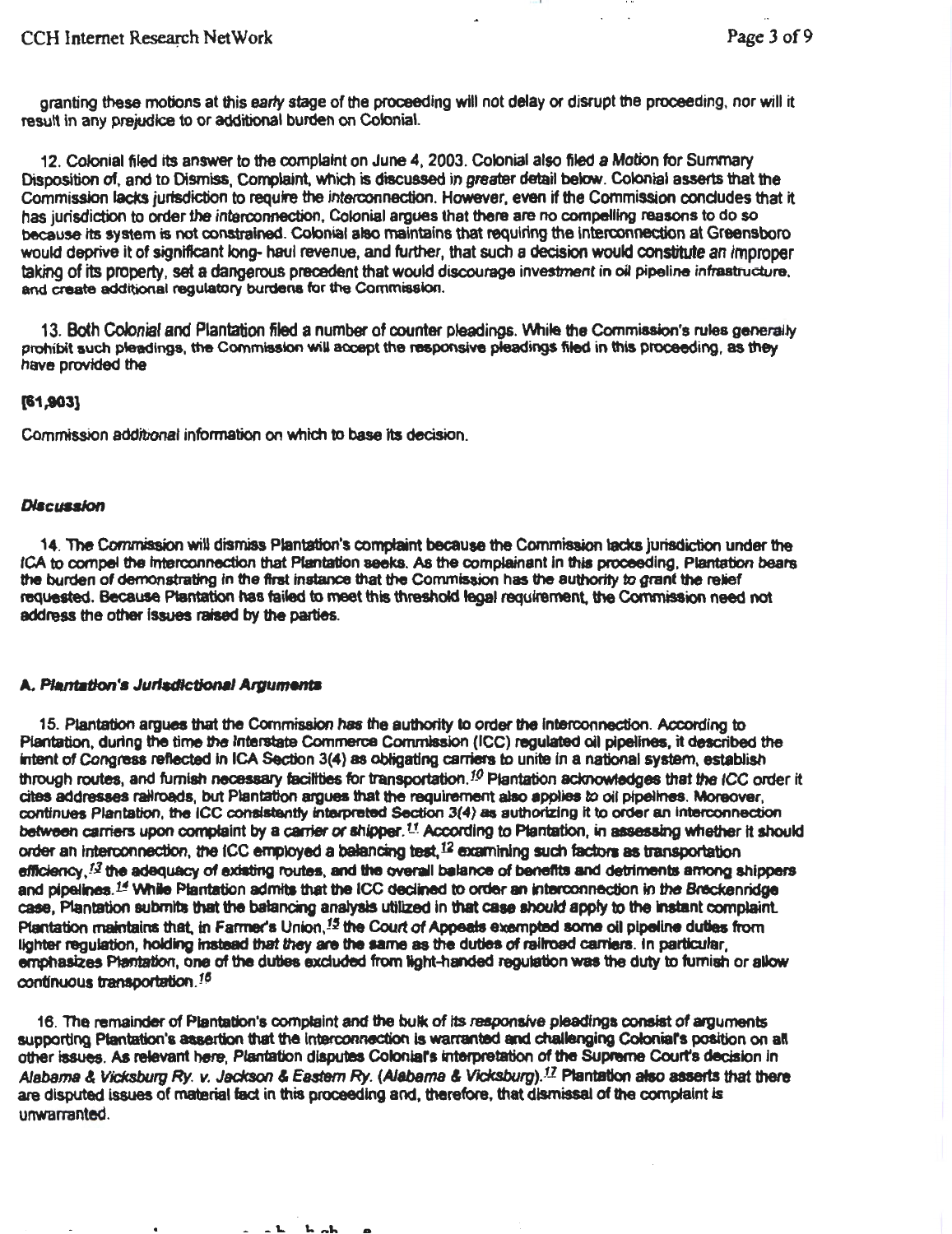## B. Colonial's *Answer*

17. Colonial seeks summary disposition, arguing that there is no factual or legal basis for the complaint. With respect to the jurisdictional issue, Colonial submits that ICA Section 3(4) creates obligations only among connecting carriers, i.e., only among carriers that already have connected voluntarily, and that the section cannot be interpreted to give the Commission authority to compel physical connections between oil pipelines.<sup>18</sup> Colonial emphasizes that ICA Section 3(4) simply states that carriers shall "afford all reasonable, proper, and equal facilities for the interchange of traffic between their respective lines and connecting lines," but that it does not expressly grant the Commission any power whatsoever.<sup>19</sup> Colonial also points out that Plantation has cited no case, at the agency or judicial level, in which an oil pipeline has sought or has been granted the retief requested here.

18. Moreover, continues Colonial, the Supreme Court has *held* that the statutory language on whictl Plantation relies "did *r*,ot confer upon the Commission authority to permit and to require the construction of the physical connection necessary

## [61,904]

to effectuate that interchange."<sup>20</sup> Rather, states Colonial, the Supreme Court explained as follows:

It was not until [the] Transportation Act, 1920 ... conferred upon the Commission additional authority, that it acquired full power over connections between interstate carriers. By Paragraphs 18-20 added to §1, it vested in the Commission power to authorize constructions or extensions of lines, although the railroad is located wholly within one State; and by Paragraph 21 authorized the Commission to require the carrier "to extend its line or lines." $2<sup>1</sup>$ 

Thus, argues Co&onial, Congress dearty knew how to confer regulatory authority to compel a common carrier to grant a competitor access to its facilities, but it declined to do so in the case of oil pipelines.<sup>22</sup>

19. Colonial maintains that the purpose of the Transportation Act of 1920 was to amend the original ICA to establish a more pervasive regulatory scheme that would foster a new, more efficient system of railroads.<sup>23</sup> Colonial asserts that the authority conferred on the ICC by Sections 1(18) through 1(22) of the Transportation Act of 1920 was among the means to that end, *?1* but that those sections never appfled to oil pipelines and, In any event, except for Section 1(18), were repealed in 1976 before jurisdiction over oil pipelines was transferred to this Commission. $\frac{25}{3}$ 

20. Colonial submits that Plantation ignores the significance of Section 1(21) in the ICC decisions Plantation cited. According to Colonial, those cases compelled involuntary connection of railroad lines, but the ICC. oonsistent with Alabama v. VICksburg, relied on Section 1(21) as well as Section 3(4) to order the interconnection. For exam pte, states Colonial, in ~sin *Power* & Light Co. v. Chicago & *Notth* ~m *Ry. , <sup>26</sup>*the ICC ordered the interconnection by invoking its authority under the Transportation Act of 1920, finding that Section 3(4), "in light of the Transportation Act of 1920, confer[s] upon us power to require connections between carriers engaged in interstate commerce.<sup>•27</sup> Colonial also cites Missouri Pacific R.R. Co. v. Louisiana & Arkansas Ry.,<sup>28</sup> where the ICC stated that 1u)nder the first portion of [Section 3(4)) the Commission has the power in conjunction with Section 1(21) to order an offending carrier to install the physical facilities or to institute the operations necessary to effect an interchange of traffic.<sup>\*29</sup> Thus, Colonial urges the Commission to find that the cases cited by Plantation do not support its claim that the Commission has the authority to order the requested interconnection. $30$ 

## D. Commlaalon *AHlyaJs*

21. The Commission will dismiss Plantation's complaint. Plantation's arguments and evidence fail to meet the threshold issue in this case: the Commission's jurisdiction to grant the requested relief. As discussed below, the Comnnission condudes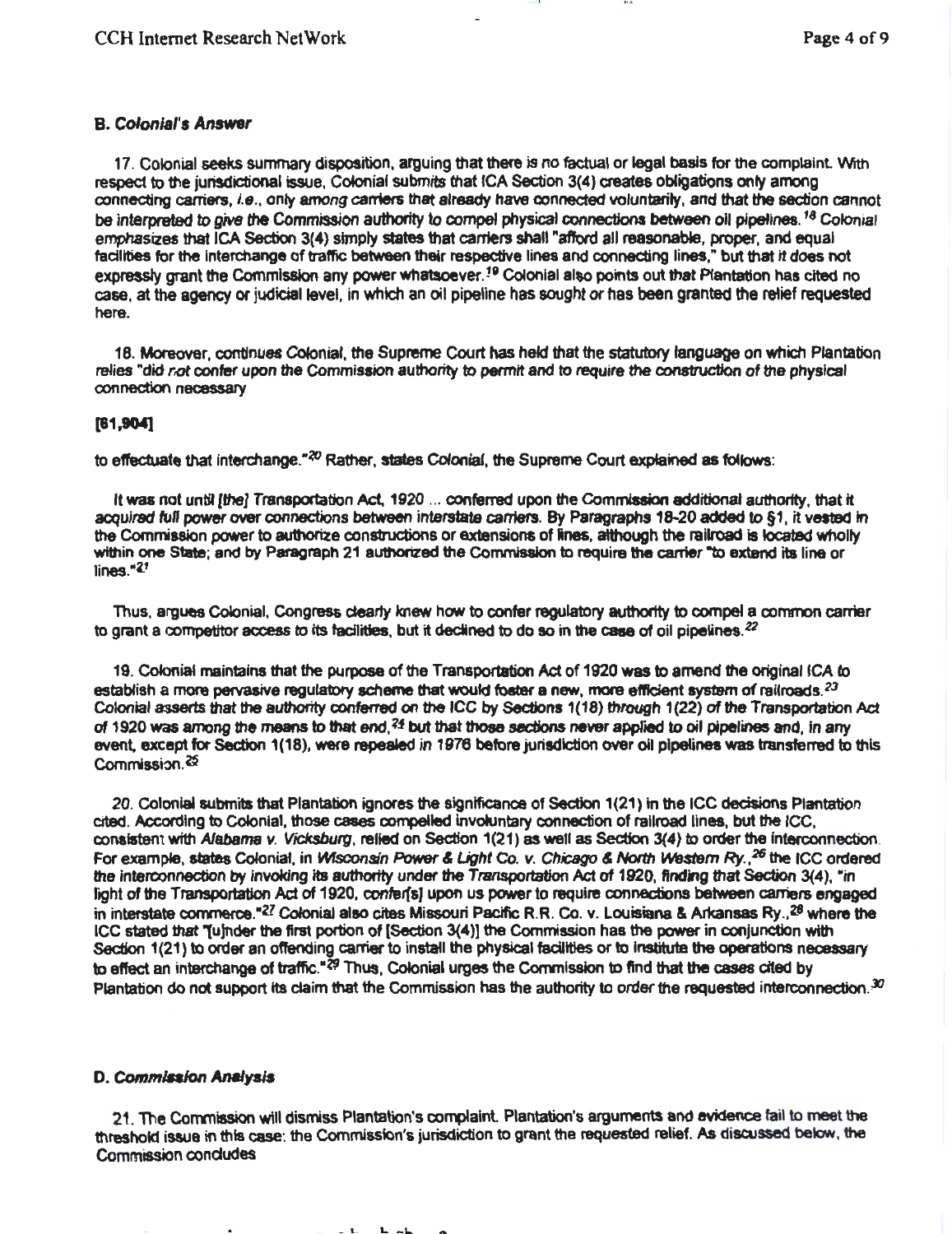# [&1,905)

that neither the ICA nor judicial or agency precedent has invested the Commission with authority to compel an interconnection between oil pipelines. Hence, It is unnecessary for the Commission to address issues such as, inter alia, (1) possible constraints on Colonial's system; (2) the extent of any potential intrusion on Colonial's property required to accomplish the interconnection; (3) whether the requested interconnection would pennit Plantation to short-haul Colonial, (4) whether the Commission should establish through routes; and (5) whether the public interest would be served by such a connection.

22. Regulation of oil pipelines commenced with enactment of the Hepburn Act of 1906,<sup>31</sup> which amended the existing ICA. However, while the ICC regulated oil pipelines, the pipelines "never faced the degree of regulation to which the vehicular common carriers were subject."32 In 1977, jurisdiction over oil pipelines was transferred to this Commission by the Department of Energy Organization Act.<sup> $33$ </sup> The Commission now regulates oil pipeline common carriers pursuant to the provisions of the ICA as they existed on October 1, 1977, although the Energy Policy Act of 1992<sup>34</sup> further relaxed the Commission's ratemaking authority over oil pipeline rates. The history of oil pipeline regulation since this Comrnlssjon assumed jurisdiction over the pipelines shows a continuing Congressional intent that such regulation should be less stringent than the regulation of other common carriers. In the instant case, complainant Plantation bears the burden of demonstrating that the Commission has jurisdiction under the ICA to compel Colonial to accept an interconnection 1hat Cofonial opposes. The Corrmlssion finds that Plantation has failed to carry that burden. None of the statutory, judicial, or agency authorities cited by Plantation empowers or requires the Commission to order Colonial to interconnect with Plantation.

23. Plantation claims that, because the ICA allowed the ICC to order interconnections between railroads, that power extended as well to interconnections between oil pipelines. However, the Commission disagrees with this expansive reading of the ICA. First, the plain language of ICA Section 3(4) does not allow the Commission to order the establishment of interconnections. That section states as follows:

All carriers subject to the provisions of this chapter shall, according to their respective powers, afford all reasonable, proper, and equal facilities for the interchange of traffic between their respective lines and connecting lines, and for the receiving, forwarding, and delivering of passengers or property to and from connecting lines; and shall not discriminate in their rates, fares, and charges between connecting lines, or unduly prejudice any connecting line in the distribution of traffic that is not specifically routed by the shipper. As used in this paragraph the term "connecting line" means the connecting line of any carrier subject to the provisions of this chapter....

This section dearty requires carriers to provide appropriate facilities to allow the Interchange of traffic between their existing lines and existing connecting lines. The section also requires carriers to refrain from discriminating among connecting lines. It does not grant a canier the unilateral right to interconnect wtth another pipeline, and It does not afford the Commission power to order -- or even to approve -- an interconnection.

24. The Supreme Court's decision in Alabama & Vicksburg mandates this interpretation of Section 3(4). In that case, the Supreme Court stated:

The [ICA] provided, by what is now Paragraph [4] of §3, that carriers shall "afford all reasonable, proper, and equal facitities for the interchange of traffic between their respective lines;" but it did not confer upon the (ICC) authority to permit and to require the construction of the physical connection needed to effectuate such interchange. Paragraph 9 of §1, introduced by Act of June 8, 1910, ... required a carrier engaged in interstate commerce to construct a switch connection "upon application of any lateral, branch line" and empowered the (ICC) to enforce the duty; but that provision was held applicable only to a line already constituting a lateral branch road.... The Act of August 24, 1912, ... amending §6 of the [ICA], empowered the [ICC] to require railroads to establish physical connection between their lines and the docks of water carriers; but the provision did not extend to connections between two rail lines. It was not until Transportation Act, 1920, ... conferred upon the [ICC] additional authority, that it acquired full power over connections with interstate carriers. By Paragraphs 18-20 added to §1, it vested in the [ICC] power to authorize constructions or extensions of lines, although the railroad is located wholly within one State; and by Paragraph 21 authorized the [ICC] to require the carrier "to extend its line or lines."35

25. Plantation has cited a number of ICC cases involving railroads, but none of these cases, almost all of which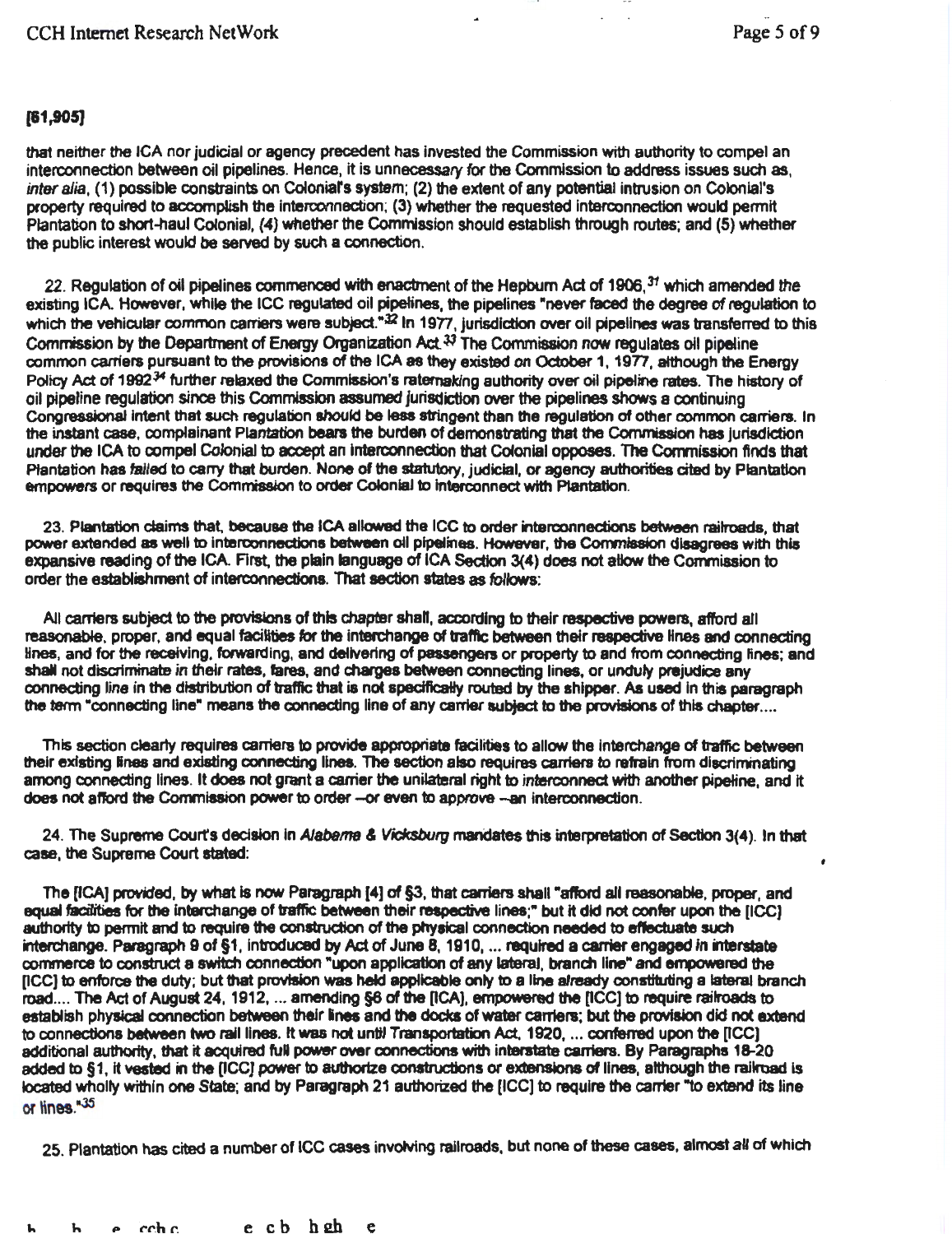were decided after the Transportation Act of 1920 and long before this Commission assumed jurisdiction over oil pipelines,

# (61,906)

involves oil pipelines or persuades the Commission that It has the authority to order interconnections between such pipelines. Moreover, while Plantation is correct that ICA Section 15(3) *specifically* allows the Commission to establish through routes, that section applies in instances where the carriers already are connected, and no corresponding authority allowing the Commission to compel interoonnections is found in Section 3(4).

26. In Fermers Union, the Court of Appeals recognized that oil pipelines were not subject to the same degree of regulation as other convnon earners. Ptantation has contended that Farmers *Union* supports tts position that the Commission should order the interconnection with Colonial, but the Commission disagrees. The Court of Appeals' examples of regulatory concepts applicable to oil pipelines, as well as to other common carriers, do not include a reference to Section 3(4) on which Plantation principally bases its claim.<sup>36</sup>

27. Farmers Union also includes statements by the Court of Appeals that support the concept of light-handed regulation of oil pipelines. Although these statements are applicable to ratemaking, they are consistent with the Commission's determination here that it cannot extend its jurisdiction in a fashion that is not authorized by the ICA or by any precedent For example, the Court of Appeals stated as follows:

To the extent that economic conditions facing the oil pipeline industry have changed since 1948 -and, in light of the modem onslaught of inflation, petroleum shortages, and reliance on Imports, as well as the maturing of the industry itself, we may readily assume they have -the conclusions of the ICC in its earlier cases as to appropriate rates of return are equally as much artifacts of a bygone era as is its reliance then on a valuation rate base.

Finally, the ICC's 1940's cases recede even further into the background when it is realized that the ICC has been replaced by FERC as tne government agency charged with watching over oil pipeline rates .... Hem, the transfer of authority has deprived us of even the posaibitity of endorsing ICC's attempt to develop such an approach, and, in fact, has created the likelihood that anything we say will inhibit FERC from freely developing its approach in the future.  $37$ 

28. Additionally, the Commission has determined that it lacks jurisdiction over abandonment of service by oil pipelines. $38$  In reaching that conclusion, the Commission stated in part as follows:

Post 1906 amendments to the Interstate Commerce Act gave the agency that administered that statute a veritable arsenal of regulatory controls over the construction of new facilities, the abandonment of service, the quality of service, and the finances of the carriers. But these augmented powers were not granted with respect to oil pipelines. Wlat we have here is pure rate control unaccompanied by other restraints on entrepreneurial freedom. Legislators intent on rigor would, we think, have fashioned something more rigorous. $^{\textrm{39}}$ 

Given the Commission's lack of authority over abandonment of service by oil pipelines, it would be illogical and inconsistent for the Commission to condude here that It has the power to compel an interconnection that Colonial does not want and could abandon. Accordingly, because the Commission lacks jurisdiction to grant the requested relief, the Commission dismisses Plantation's complaint.

## The Commission orders:

Plantation's complaint is dismissed.

149 u.s.c. App. §§3(4), 13{1), 15(1). and 15(3) (1988).

*?* 16 C;f.R..\_§385.206 (2003).

 $3$  18 C.F.R. §343.2(c)(3) (2003).

**L** he che ech hehe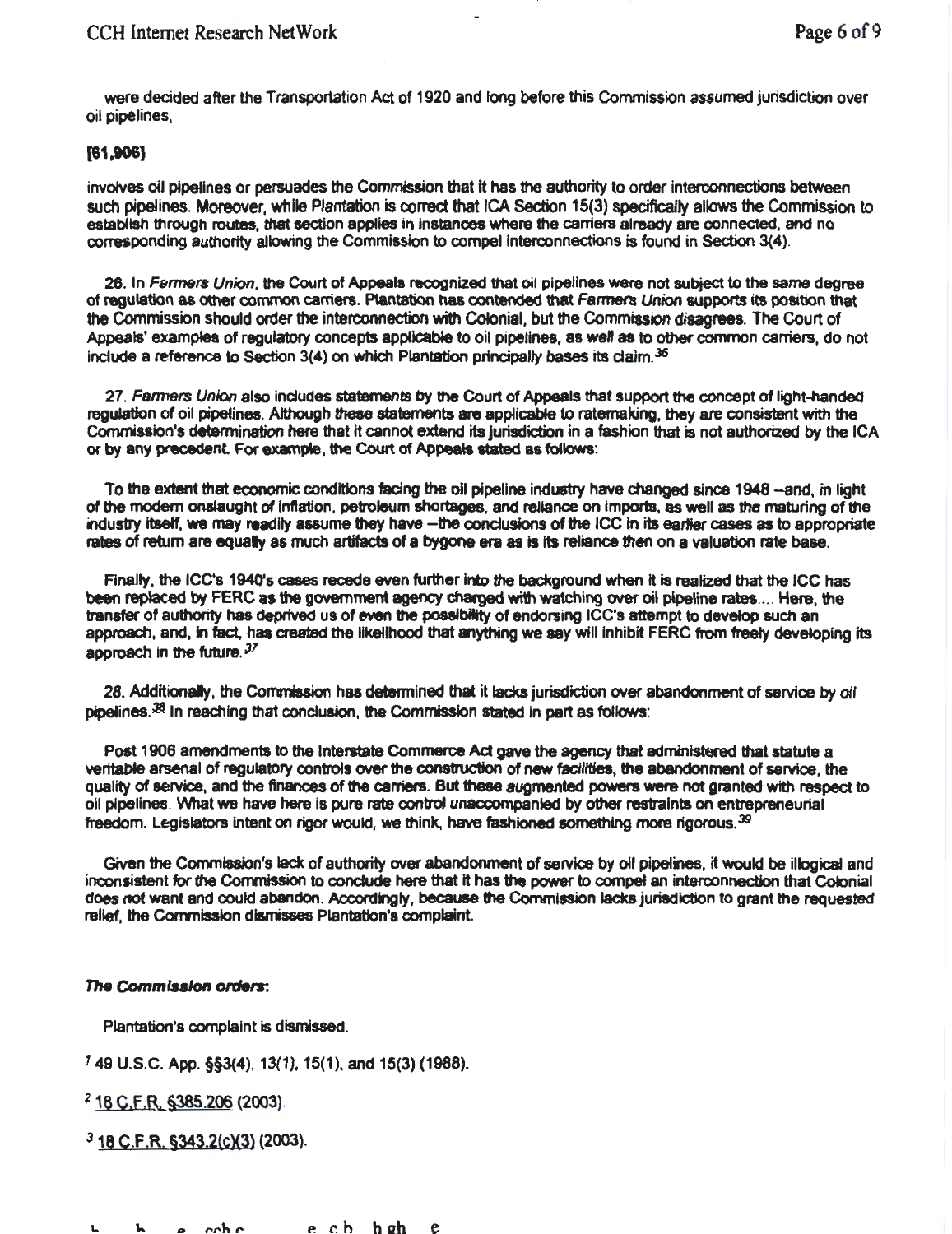•1cA Section 3(4) provides as follows:

All carriers subject to the provisions of this chapter shall, according to their respective powers. afford all reasonable, proper, and equal facilities for the interchange of traffic between their respective lines and connecting lines, and for the receiving, fofwarding, and delivering of passengers or property to and from connecting lines; and shall not discriminate in their rates, fares, and charges between connecting lines, or unduly prejudice any connecting line in the distribution of traffic that is not specifically routed by the shipper. As used in this paragraph the term "connecting line" means the connecting line of any carrier subject to the provisions of this chapter or any common carrier by water. subject to Chapter 12 of this Appendix.

'See, e.g., Farmers Union C6ntral Exchange v. FERC, 584 F.2d 408, 413 (D.C. Cir. 1978) (Farmers Union).

*<sup>6</sup>*Plantation states that the only connection between Plantation and Colonial in the Greensboro area is via an eight-inch diameter pipeline that connects tankage owned by ExxonMobil (which itself is connected to Plantation's system) to the Colonial pipeline that serves Selma, North Carolina.

<sup>7</sup> 18 C.F.R. §385.214 (2003).

<sup>8</sup> 18 C.F.R. Part 343 (2003).

<sup>9</sup> 18 C.F.R. §385,214 (2003).

<sup>10</sup>Plantation cites Missouri & Illinois *Coal* Co. *v.* Illinois Central RR, 221CC 39, 46 (1911).

<sup>11</sup> Plantation cites Wisconsin Power & Light Co. v. Chicago and N. Western *Ry. Co.*, 220 ICC 475, 480 (1937) (ordering a connection between carriers under Section 3(4) where •circumstances and conditions warrant").

*<sup>12</sup>*Plantation *cites* Sturgeon Bay v. Ann ArborRR, 3131CC 13, 21 (1960).

 $13$  Plantation cites Keyes Ry. Committee v. Beaver, Meade & Englewood R.R., 214 ICC 526 (1936).

<sup>14</sup> Plantation cites Breckenridge, Texas Chamber of Commerce v. Wichita Falls, Ranger & Fort Worth R.R., 109 ICC 81 , 88 (1926) (Breckenridge).

<sup>15</sup>584 F.2d 408, 412-13 (D.C. Cir. 1978}.

 $16$  Jd. at 413.

<sup>17</sup>271 u.s. 244 (1926).

 $18$  Colonial states that Section 15(3) requires one such connecting pipeline to establish a "through route" with another. However, argues Colonial, like Section 3(4), "the power to establish through routes under Section 15 (3) ... presupposes a physical connection." Thompson v. United States, 343 U.S. 549, 558 (1952). Colonial finds it Inexplicable that Plan1ation would recognize the prerequisite of physical interconnection for the establishment of through routes under Section 15(3), but contend that Section 3(4), which Imposes duties on carriers only in relation to "connecting Hnes," oould somehow authorize the Commission to compel such Interconnections.

 $19$  Colonial states that, in striking contrast to ICA Section 3(4), the Natural Gas Act contains language that very clearly grants the Commission the authority to compel a gas pipeline to interconnect: "Whenever the Commission ... finds such action necessary or desirable in the public interest, it may order any natural-gas company ... to establish physical connection of its transportation ...." 15 U.S.C. §717f(a). See also Kuparuk Transp. CO., 45 FERC 1133.006. at p. 65.042 (1988) ("Unlke natural gas pipeflnes, ... oil pipelines ... cannot be compelled to extend facilities or make particular physical connections (compare, e.g., 15 U.S.C. §717f(G))").

2Q Colonfal cites Alabama & *Vlclcsburg,* 271 U.S. 244, 248 (1926).

 $21$   $\,$ ld. at 249.

22 Section 1(21), entitled "Power of Commission to require adequate facilities or extension of line ...," before its

h b e cchc e cb hgh e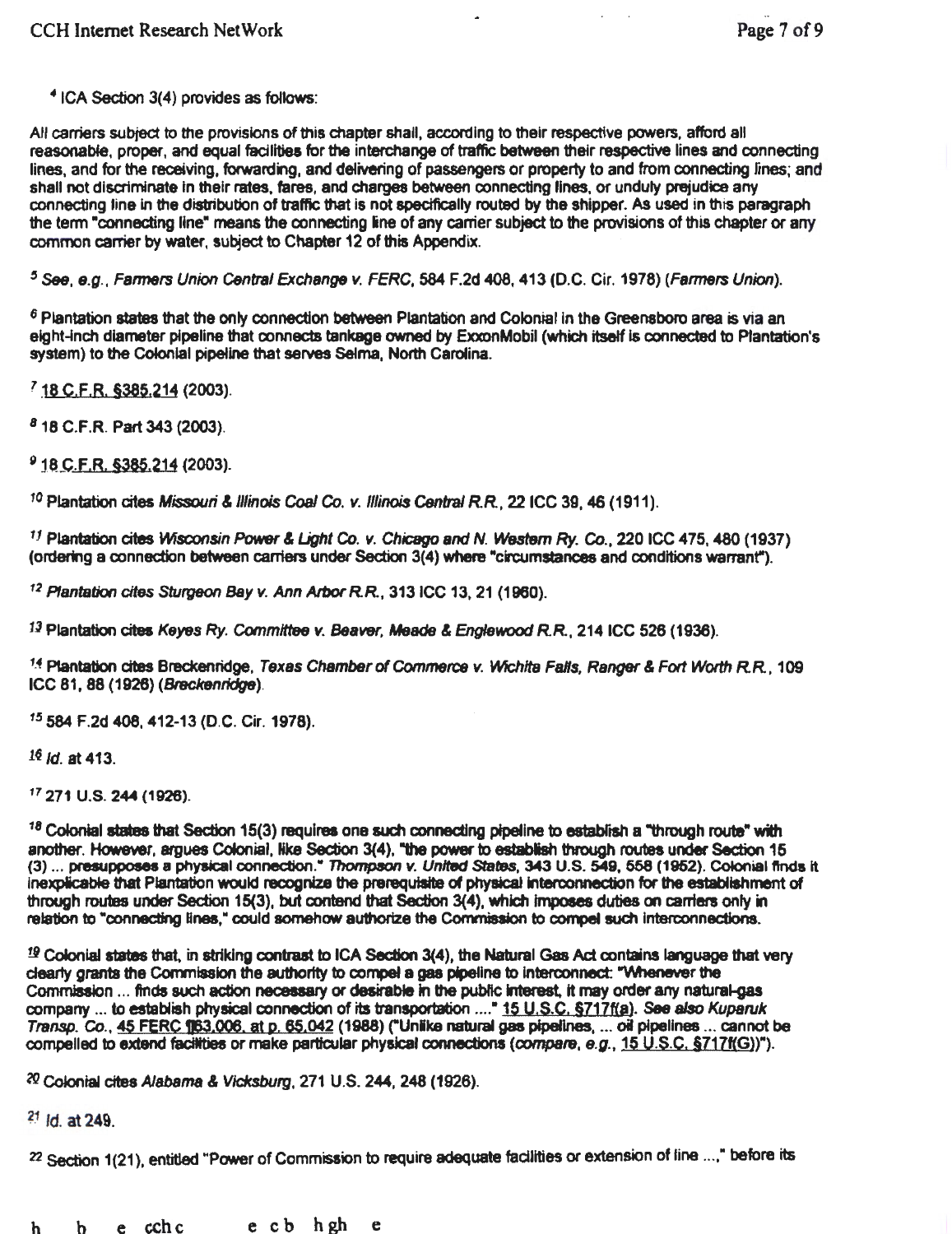repeal in 1976. provided as follows:

The Commission may, after hearing, in a proceeding upon complaint or upon its own initiative without complaint. authorize or require by order any carrier by railroad subject to this chapter, party to such proceeding, to provide itself with safe and adequate facilities for performing as a common carrier its car service as that term is used in this chapter, and to extend its line or lines; Provided, That no such authorization or order shall be made unless the Commission finds, as to such extension, that it is reasonably required in the Interest of public convenience and necessity, or as to such extension or facilities that the expense involved therein will not impair the ability of the carrier to perform Its duty to the public.

<sup>23</sup> Colonial cites Norfolk & Western Ry. v. American Train Dispatchers Assoc., 499 U.S. 117,158 (1991); Dayton-Goose Creek Ry. v. United States, 263 U.S. 456, 478 (1924).

24 Colonial maintains that the fact that Congress believed that the express authority it established in the Transportation *Act* of 1920 was necessary for the consolidation of the railroad network and the creation of a system of interconnected railroads renders irrelevant Plantation's citation of the language in Missouri & Illinois Coal Co. v. Illinois Central R.R., 22 ICC 39, 46 (1911 ). According to Colonial, if the intent of Congress in the era preceding the Transportation *Ad* of 1920 could have been carried out based on the provisions of the original ICA of 1887, for example, Section 3(4), there would have been no reason to enact the provisions of the Transportation Act of 1920

<sup>25</sup> Colonial cites Public Law 94-210 (90 Stat. 127). See, *e.g., ARCO Pipe Line Co.*, 66 FERC ¶61,159, at p.<br>61,313 (1994) (recognizing that the abandonment authority conferred on the ICC by the Transportation Act of 1920 does not apply to oil pipelines); Farmers Union, 734 F.2d 1486, 1509 n.51 (D.C. Cir. 1984).

2e 220 ICC 475 (1937).

*?l. /d.* at 480.

~ 332 ICC 569 (1968).

N */d.* at 579.

 $x$  In fact, argues Colonial, Plantation cites only one case in which the ICC, purporting to rely solely on Section 3 (4), ordered two railroads to Interconnect, Keyes Ry. Comm. v. Beaver. Meade & Englewood R.R., 2141CC 526 (1936). However, Colonial maintains that the case cannot be taken at face value, as It was decided after the enactment of the Transportation Act of 1920, and hence the ICC had authority to compel connection under Section 1(21), although Section 1(21) was not expressly cited. According to Colonial, in Breckenridge and Sturgeon Bay, the requested interconnections were denied. In addition, states Colonial, the ICC had clear authority under ICA Section 6 to require railroads to establish a physical connection between their lines and the docks of water carriers. See Alabama & Vicksburg, 271 U.S. at 248. Moreover, claims Colonial, it is significant that these cases speak in terms of "determining whether public convenience and necessity reasonably require the establishment and maintenance of the interchange." Colonial concludes that "public convenience and necessity" is a concept and a phrase found in Section 1(21) of the ICA, not In Section 3(4).

 $31$  Act of June 29, 1906, c.3591, §1, 34 Stat. 584.

32 Farmers Union, 584 F.2d 408, 412 (D.C. Cir. 1978). The court distinguished the more restrictive requirements applicable to other common carriers, concluding that, "[W]e may infer a congressional intent to allow a freer play of competitive forces among oil pipeline companies than In other common carrier industries and, as such, we should be especially loath uncritically to import public utilities notions into this area without taking note of the degree of regulation and of the nature of the regulated business." 584 F.2d 413.

J3 42 U.S.C. §§7101, *et seq.* (1988).

<sup>34</sup> 42 U.S.C.A. 7172 (West Supp. 1993).

*<sup>35</sup>*271 U.S. 244 at 248-49 (1926).